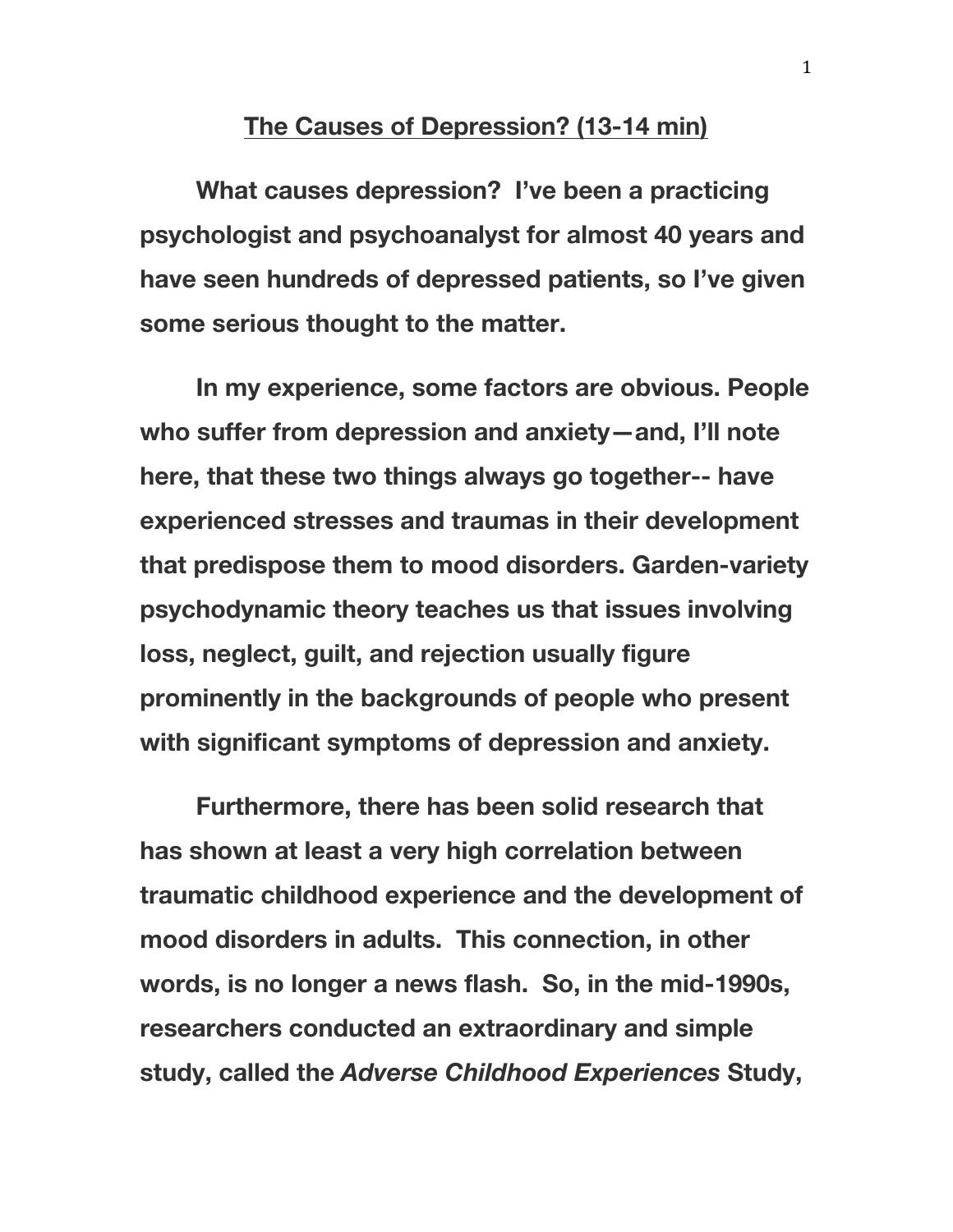**or ACE Study. They sent out a questionnaire to 17,000 adults who were Kaiser patients, asking people to check off which of 10 different categories of childhood trauma they had experienced. These traumas included most of the terrible things that can happen to you when you're a child, including various types of sexual, physical or emotional abuse. In addition, respondents then filled out a detailed medical questionnaire looking for all sorts of problematic conditions that one can develop as an adult, such as obesity, addiction or depression.**

**The results stunned the researchers: For every category of traumatic experience someone went through as a child, that person was radically more likely to become depressed as an adult. The correlation was almost perfect: the greater the trauma, the greater the risk for depression, anxiety or suicide. For example, if you had six categories of traumatic events in your childhood, you were five times more likely to become depressed as an adult than someone who didn't have any.**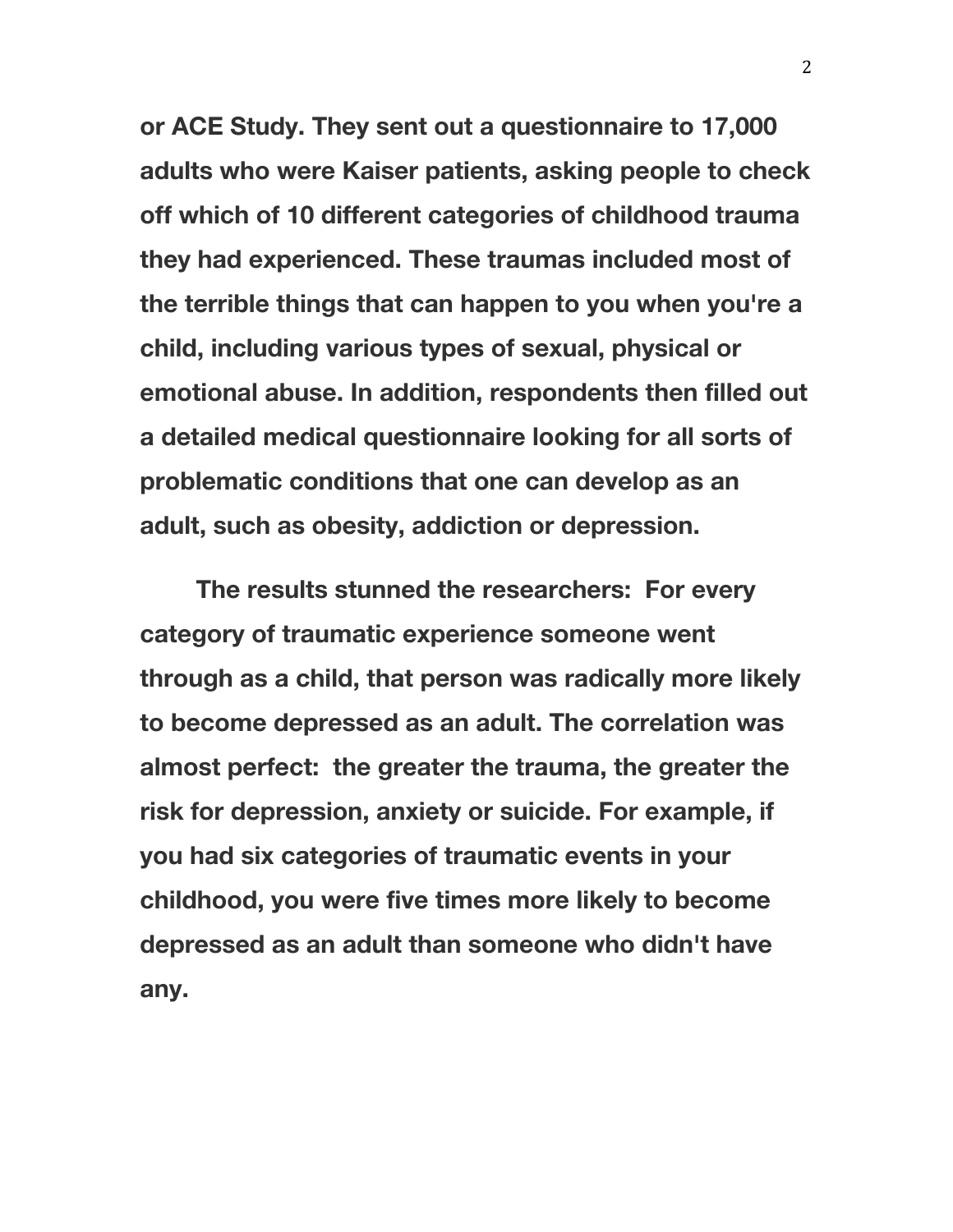**So the psychological causes of depression are well known.**

**But, in addition, over 50 years of research into the neurobiology of mood disorders strongly suggests that genetic and biological factors usually accompany, if not underlie, these painful psychological states. As a result of these assumptions, the treatment of depression today usually relies heavily on pharmacology, and drug companies have spent billions making sure this explanation is widely accepted. One in five US adults is taking at least one drug for a psychiatric problem.**

**Of course, since it's well known that psychological events produce biological changes—and vice versa--and since placebo effects are so large in drug efficacy studies, it remains debatable whether or not disorders of biochemistry are causes or effects. What we do know is that untold amounts of money have been spent by the pharmaceutical industry to finance research and public relations designed to enshrine biochemistry and pharmacology as primary in the diagnosis and treatment of depression and anxiety.**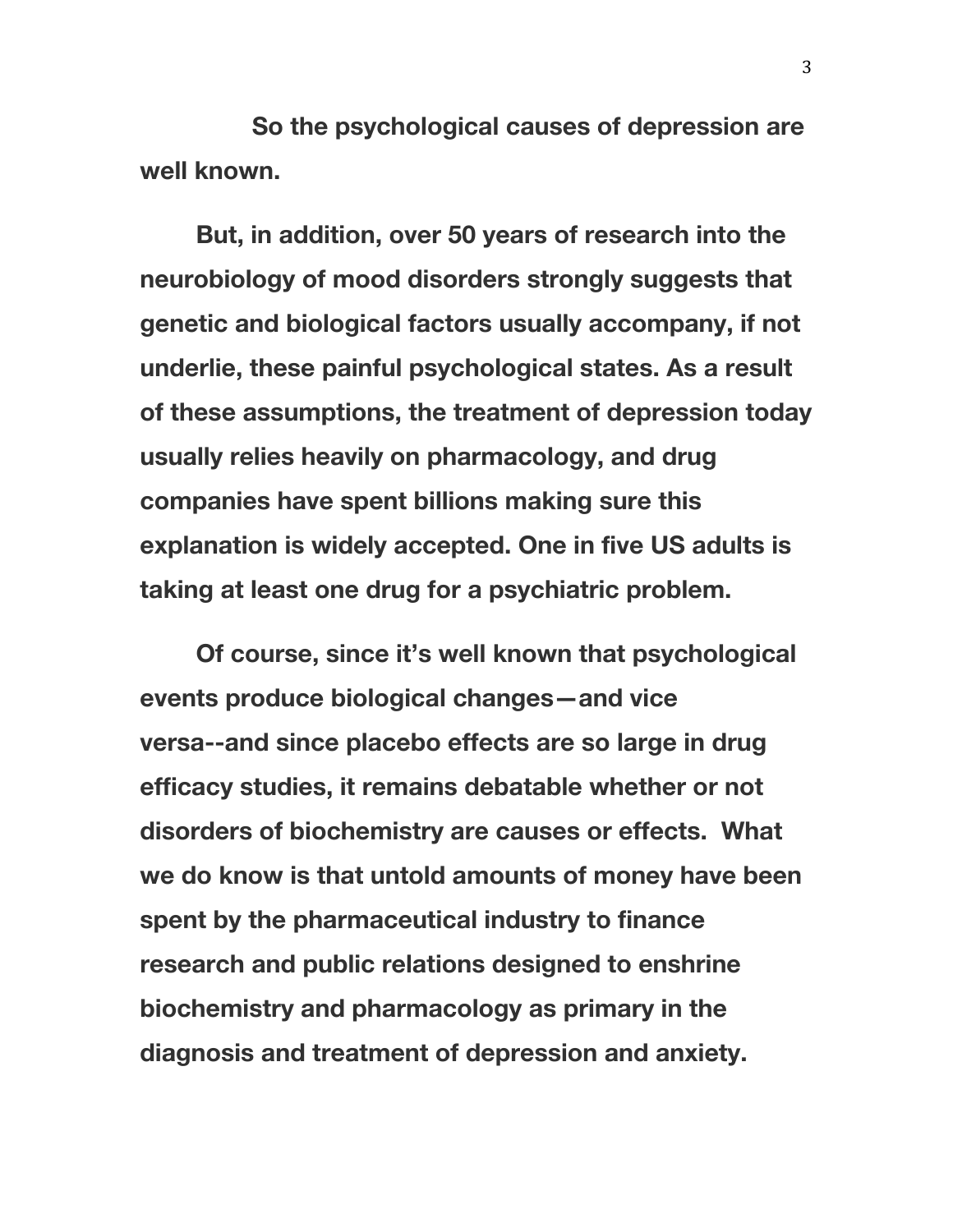**So we know that psychology and biology cause depression.**

**But what of the social, cultural and even political contexts that could potentially contribute to emotional suffering? What do we know about them? Well, for this, we owe writer and journalist Johann Hari a great debt for illuminating these social factors in his recent book,**

**Lost Connections: Uncovering the Real Causes of Depression—and the Unexpected Solutions.**

**Hari argues that while it's clear that some people, real people, get better in real ways on antidepressants, it is also true that these benefits may be less than advertised and that these good results may, not infrequently, diminish over time. Locating the cause of depression entirely in the brain and advocating a primarily pharmacological approach to its treatment is a paradigm with limited efficacy. Same goes for locating the causes of depression entirely or only in our childhoods. Both explanations are unnecessarily reductive and leave out the profound ways that the ways**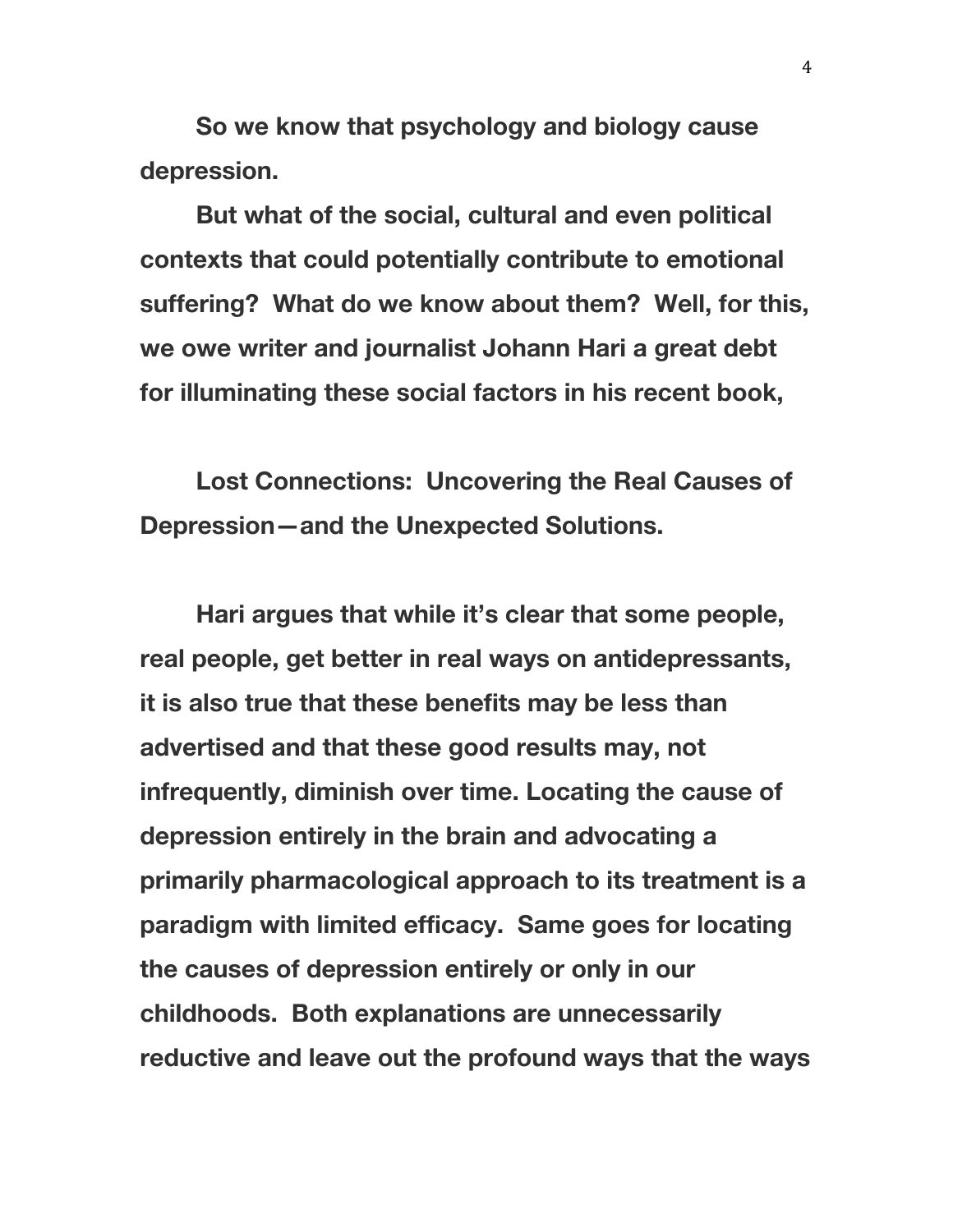**we live and work, our culture, and even our political economy all impact our emotions and moods.**

**Most of** *Lost Connections* **presents the author's account of the research done on the social and cultural causes of depression. For example, in the 1970s, over 40 years ago now, British researchers George Brown and Tirril Harris and their team went to a London suburb and extensively interviewed and compared women who were diagnosed as depressed with women who were not depressed. The depressed women were three times more likely to have experienced life stressors in the year prior to their diagnosis and, more importantly, the depressed women had fewer things in their lives that contribute to what we think of as resilience, things like close friends and supportive family.**

**This type of finding raises the important issue of whether or not depression might just be considered a normal response to abnormal life experiences, rather than a disease per se. Such a notion seems reasonable –well, except for our culture's tendency to always pathologize psychological suffering as a disorder** *within* **individuals, rather than suffering that only really makes**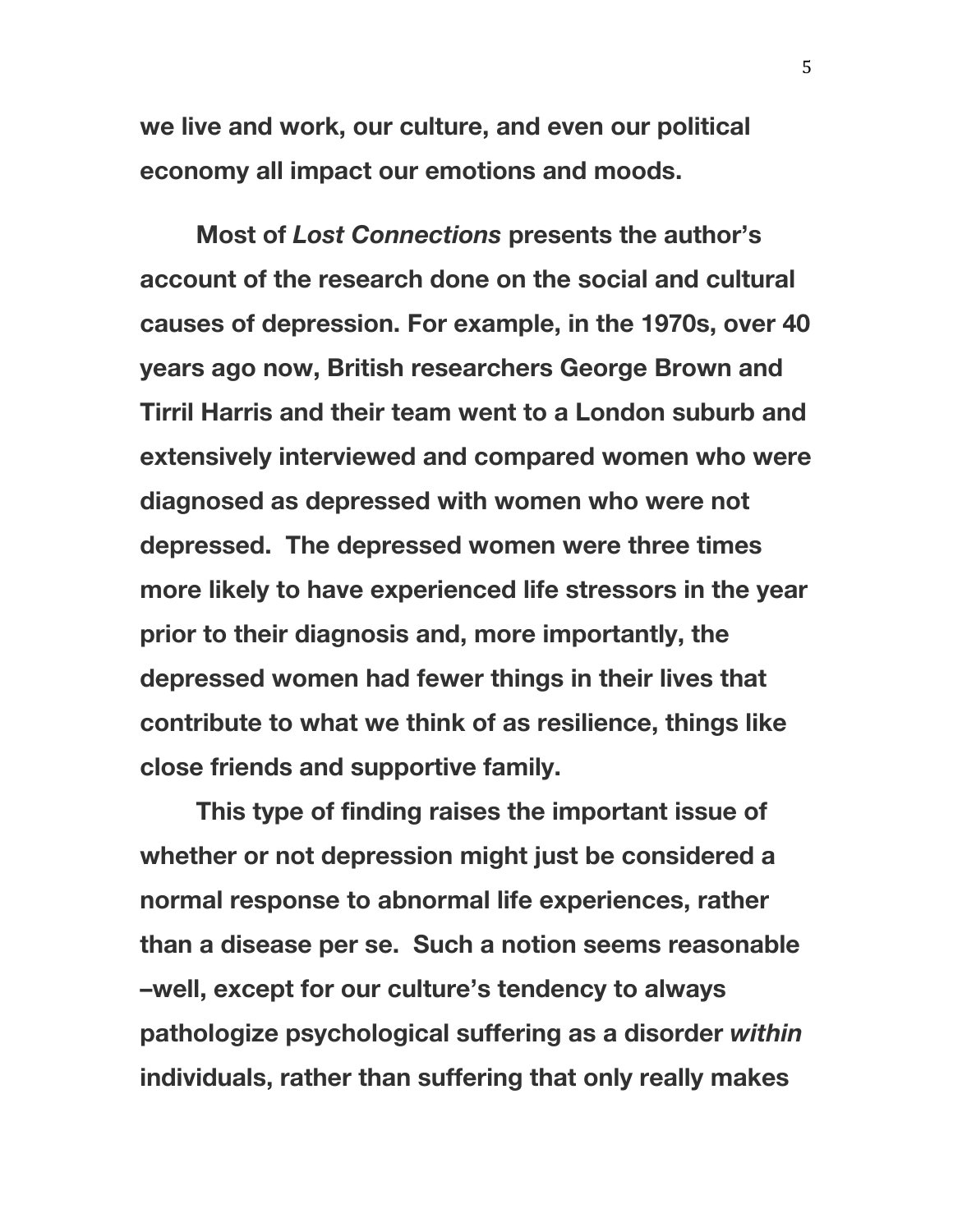**sense given a pathological environment. This is victim blaming at its worst---**

**And think of its implications. If depression is only an individual problem, perhaps a result of disordered brain chemistry, then you don't have to think about your life and what people have done TO you—thinking which, let's face it, is quite painful to do. Easier, perhaps, to think of it all as a simple consequence of bad genes or insufficient serotonin. Hari quotes one of the researchers on the ACE study saying this: "When people have these kinds of problems, it's time to stop asking what's wrong with them, and time to start asking what happened to them."**

**The bottom line for Hari is that the social causes of depression all involve some kind of "disconnection." So, for example, he argues that people in our culture are disconnected from meaningful work, citing as evidence a huge Gallup poll about work conducted in 2011 and 2012 that included millions of workers across 142 countries. Gallup found that only 13% of people described themselves as "engaged" in their jobs,**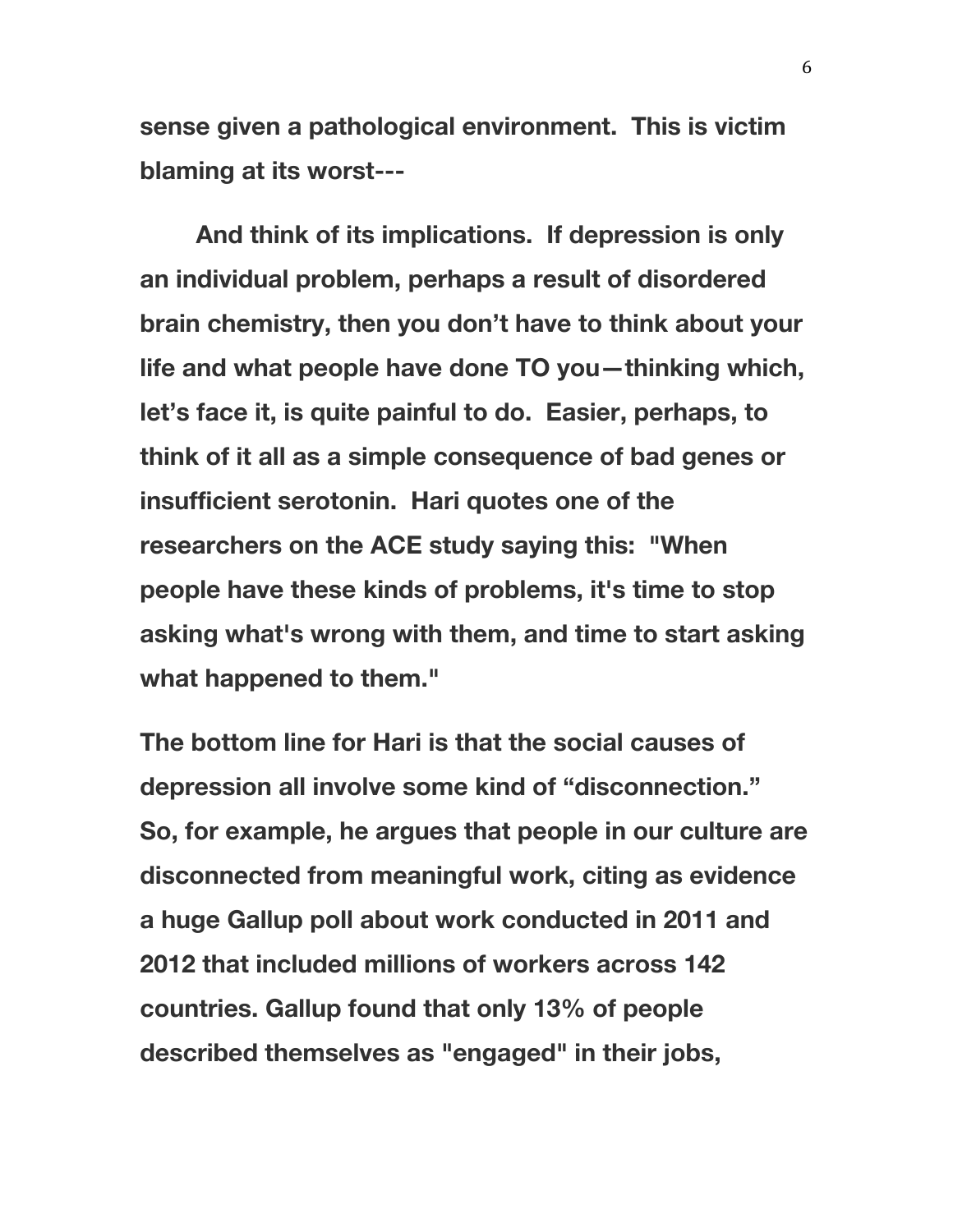**meaning that they were enthusiastic about and committed to their work and pleased with their contribution to their organization. Sixty-three percent reported themselves "not engaged" and 24% described themselves as "actively not engaged." Nearly twice as many people hate their jobs as love their jobs. The prevalence of deadening, routinized and alienated work leads people-invariably--to feel unappreciated, unrecognized and frustrated, with little or no sense of contributing to something bigger and better than themselves.**

**In this sense, it's the nature of work and the relationships around work that leads to depression. In particular, I would highlight the experience people have at work of being of dis-empowered and of what they feel are indifferent hierarchies around and over them as 2 of the main factors at work that are important in causing depression.**

**Another form of disconnection that causes depression involves the painful experience of being disconnected from other people. Social isolation and loneliness have**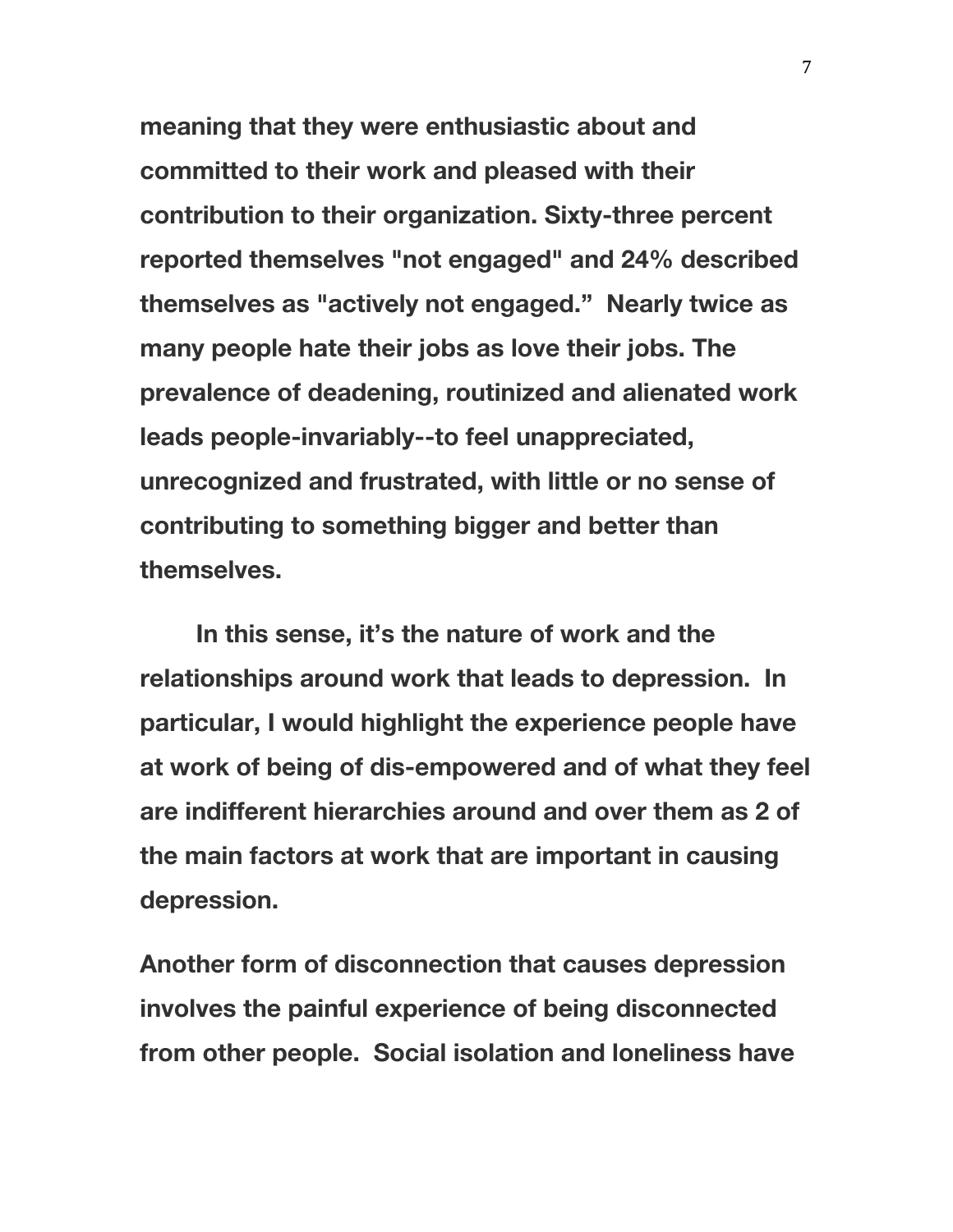**been shown to have a wide range of negative physical, including health, consequences. Feeling lonely causes our cortisol levels to soar, a hormonal outcome that causes wide-ranging damage to the body and mind. In fact, acute loneliness is seen by researchers as every bit as stressful as being physically attacked. Human beings are wired to be in groups, and when we are alone for too long, we feel alienated and insecure.**

**And I don't think I need to go into the statistics that show that loneliness and social isolation is growing in our culture, reaching levels that make it a public health epidemic. Data shows that we seem to have stopped banding together and have found ourselves increasingly shut away in our own homes. We do things together less than any generation that came before us. And so if we're not looking here at social as well as biological factors, we can't understand what's really going on with depression today.**

**One can't think about the social and cultural causes of depression without also mentioning—as Hari does--the ways we're disconnected from "meaningful**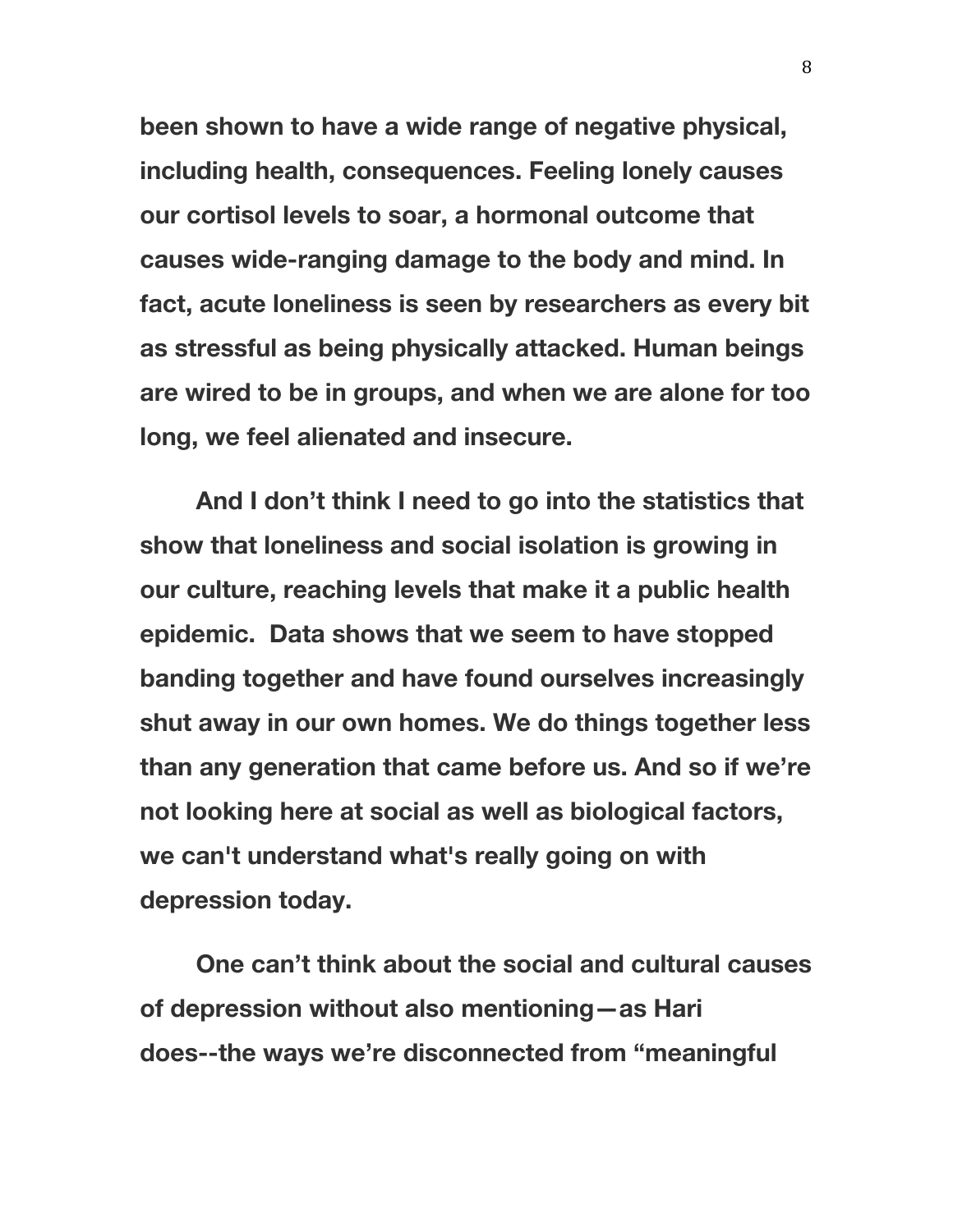**values." Our consumer culture is addicted to material possessions, money and status. A capitalist economy and culture that tells us that there is never enough, and that** *we* **are never enough, provides us with what Hari calls "junk values." Materialism has never been associated with health and happiness.**

**But money, status and power turn out to matter in a different way. Because regardless of the** *objective* **level of material well being, if people become disconnected from status, respect, and the social approval that goes along with status, this is yet another estrangement that contributes a lot to depression. Bottom line? Greater equality is associated with less psychiatric illness, and inequality with more psychiatric illness.**

**Further, when we're disconnected from nature, living our lives exclusively in cities or indoors as we are increasingly wont to do --THAT causes depression…**

**We have to get straight, I think, about what all this means and how everything is related. I'm not arguing at all that genetics and neurobiology have no effect on depression. But I AM making a plea to consider the**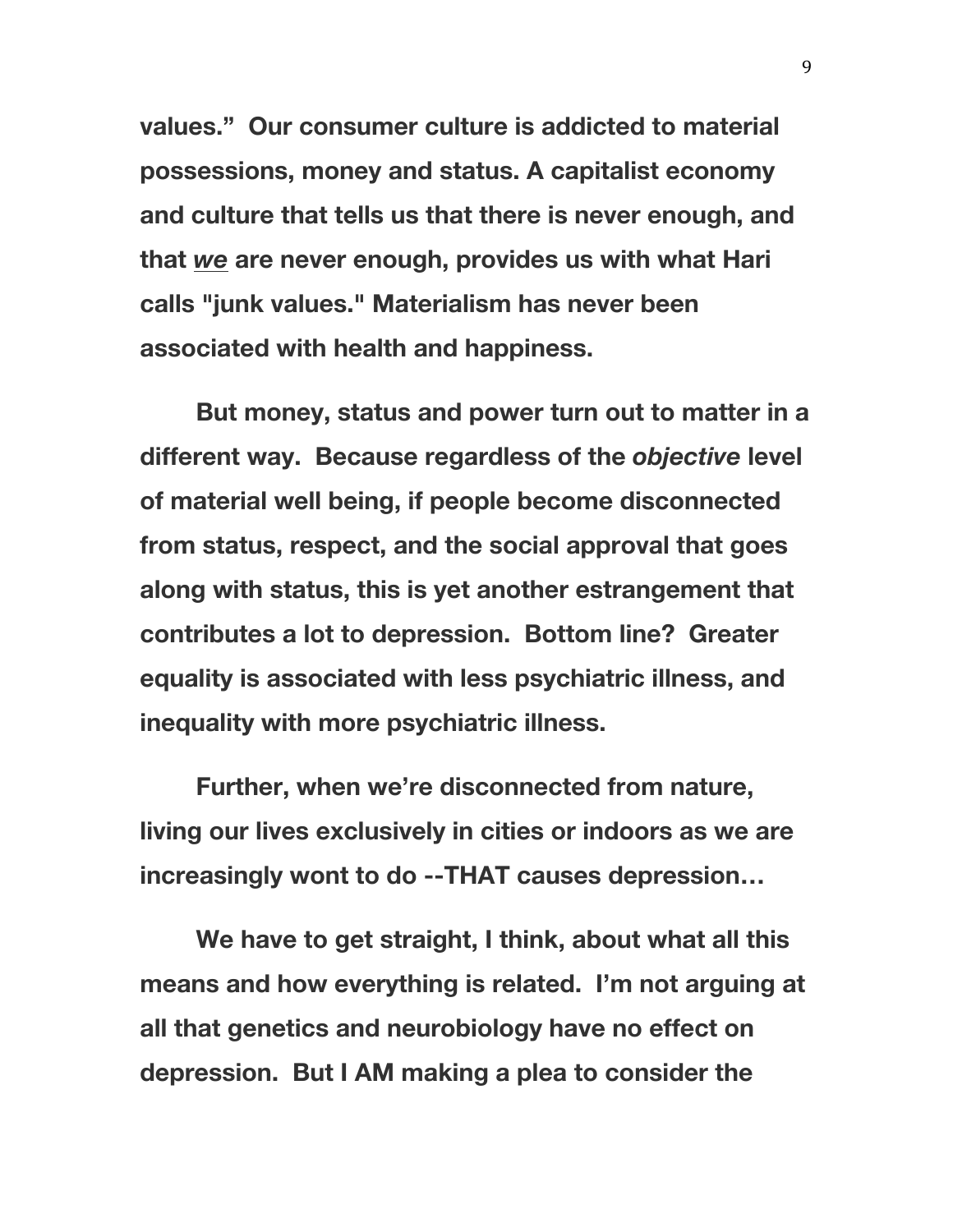**implications of the fact that experience—whether in our families or in our socio-cultural milieu—can profoundly affect the brain. Experience changes brains.**

**And once brains and psyches are changed, they these changes go on to have a life of their own and make their own contribution to depression. But my point is that in this case, the arrows of causation might well begin in the social world, not in the individual's neurotransmitters or private unconscious lives.**

**Hari points out that, historically, depression and anxiety were regarded as moral failures (which is pretty terrible) and so, as a result, the notion that these states are biological can be a healthy defense against blame and judgment. But this doesn't answer the question of causation.**

**Obviously, I'm a believer in psychotherapy and I've also repeatedly seen the short- and medium-term benefits of medications. But the importance of understanding the social and cultural conditions that seem to produce depression and anxiety is that it points the way toward interventions and social changes that**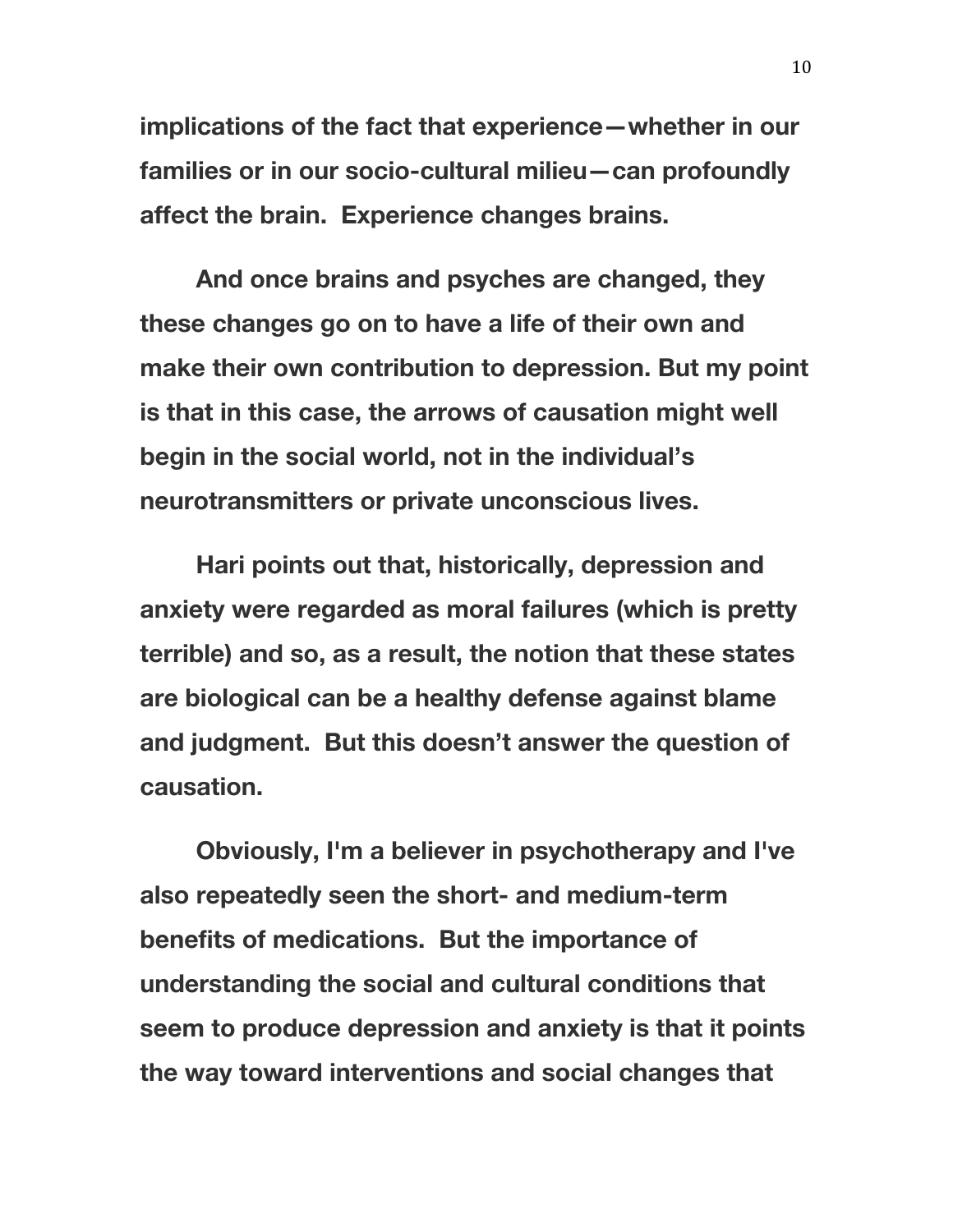**could yield tremendous psychological benefits on a mass scale. So, for example, it argues for things like reducing inequality, or to proposals that call for a universal basic income, or UBI. All of these social changes could yield hugely positive effects in reducing psychiatric suffering.**

**When we privilege explanations of depression and anxiety that emphasize only our internal individual biology, we let society off the hook. We privatize psychological pain even as the role that our culture contributes to that pain goes unchallenged.**

**I'll end this podcast by quoting Hari's own conclusion. In speaking to his younger self--to all of us who suffer from depression--he says this: "You aren't a machine with broken parts. You are an animal whose needs are not being met. You need to have a community. You need to have meaningful values, not the junk values you've been pumped full of all your life, telling you happiness comes through money and buying objects. You need to have meaningful work. You need the natural world. You need to feel you are respected.**